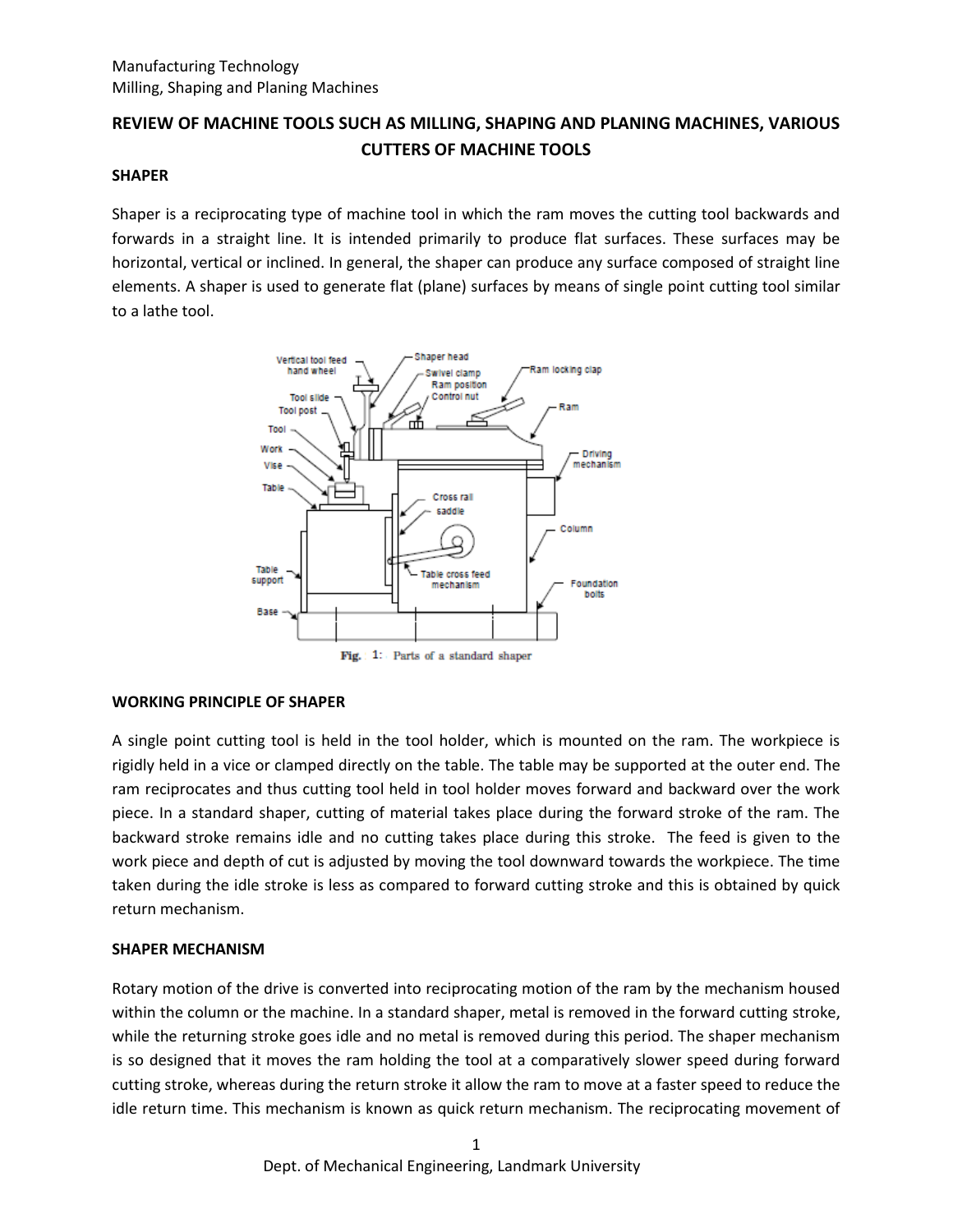the ram and the quick return mechanism of the machine are generally obtained by any of the following methods: crank and slotted link mechanism, Whitworth quick return mechanism and hydraulic shaper mechanism.

#### **SURFACES PRODUCED ON SHAPER**

Surfaces produced on shaping machine are horizontal plain surface, vertical plain surface, inclined surface, grooved surface, slotted surface, stepped surface.



Cutting action and functioning of clapper box Fig. 3:

#### **PLANER**

Like a shaper, planer is used primarily to produce horizontal, vertical or inclined flat surfaces by a single cutting tool. However, it is used for machining large and heavy work-pieces that cannot be accommodated on the table of a shaper. In addition, it is used in machining multiple small parts held in line on the platen. Planer is mainly of two kinds namely open housing planer and double housing planer. The bigger job is fixed with the help of the grooves on the base of the planer and is accurately guided as it travels back and forth. Cutting tools are held in tool heads of double housing planer and the work piece is clamped onto the worktable.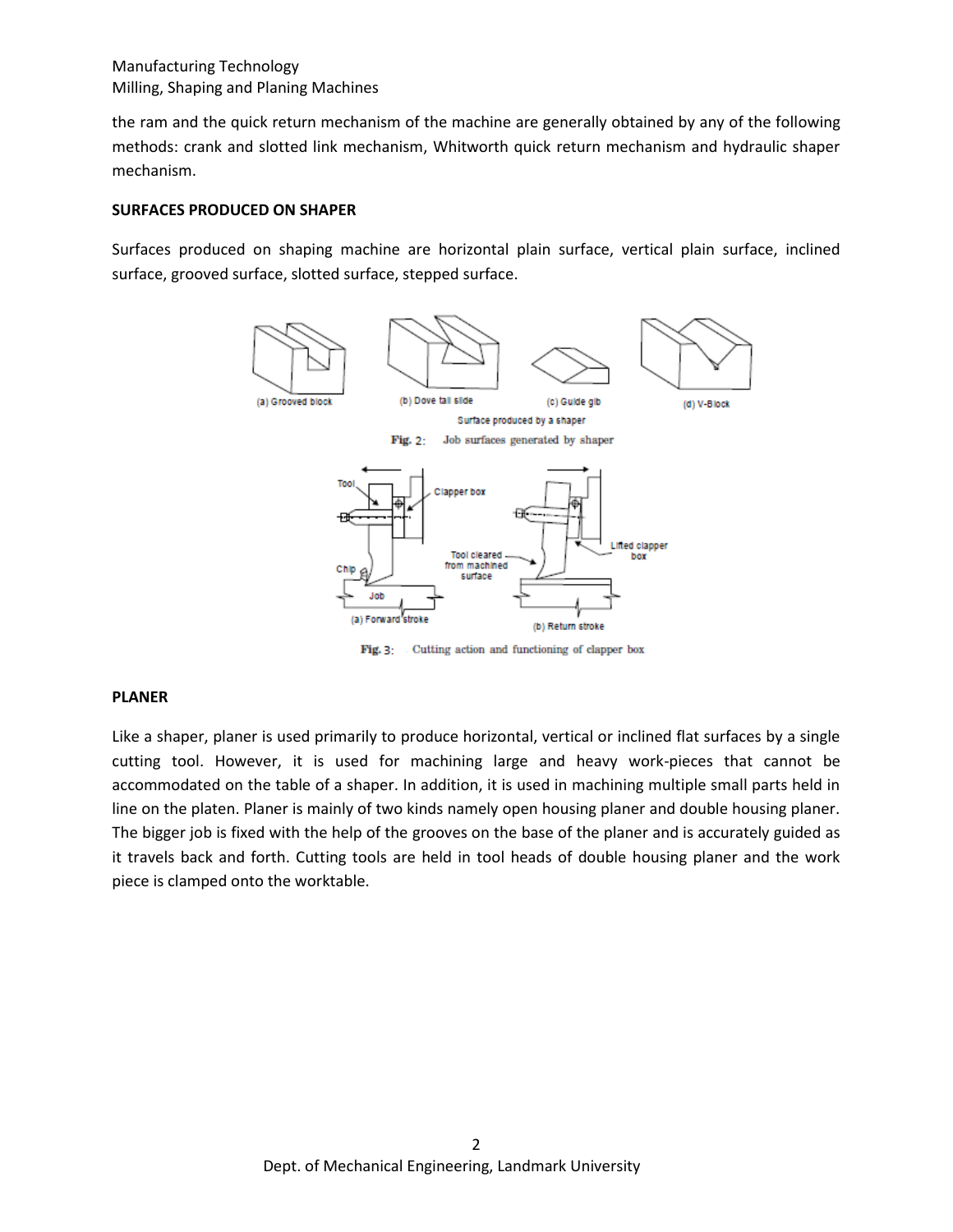

#### **WORKING PRINCIPLE OF PLANER**

In a planer, the work which is supported on the table reciprocates past the stationary cutting tool and feed is imparted by the lateral movement of the tool holder and work on the table. Like shaper, the planer is equipped with clapper box to raise the tool in idle stroke. The different mechanisms used to give reciprocating motion to the table are: Reversible motor drive, Open and cross belt drive and hydraulic drive.



#### **DIFFERENCES BETWEEN SHAPER AND PLANER**

- 1. In shaper, the work is held stationary and the cutting tool on the ram is moved back and forth across the work whereas in a planer, the tool is stationary and the work piece travels back and forth under the tool.
- 2. A shaper is used for shaping much smaller jobs whereas a planer is meant for much larger jobs than can be undertaken on a shaper.
- 3. A shaper is a light machine whereas a planer is a heavy machine.
- 4. Shaper can employ light cuts and finer feed whereas planer can employ heavier cuts and coarse feed.
- 5. A shaper uses one cutting tool at a time whereas several tools can cut simultaneously on a planer.
- 6. The shaper is driven using quick return link mechanism whereas the drive on the planer table is either by gears or by hydraulic means.
- 7. Shaper is less rigid and less robust whereas because of better rigidity of planer, as compared to that of shaper, planer can give more accuracy on machined surfaces.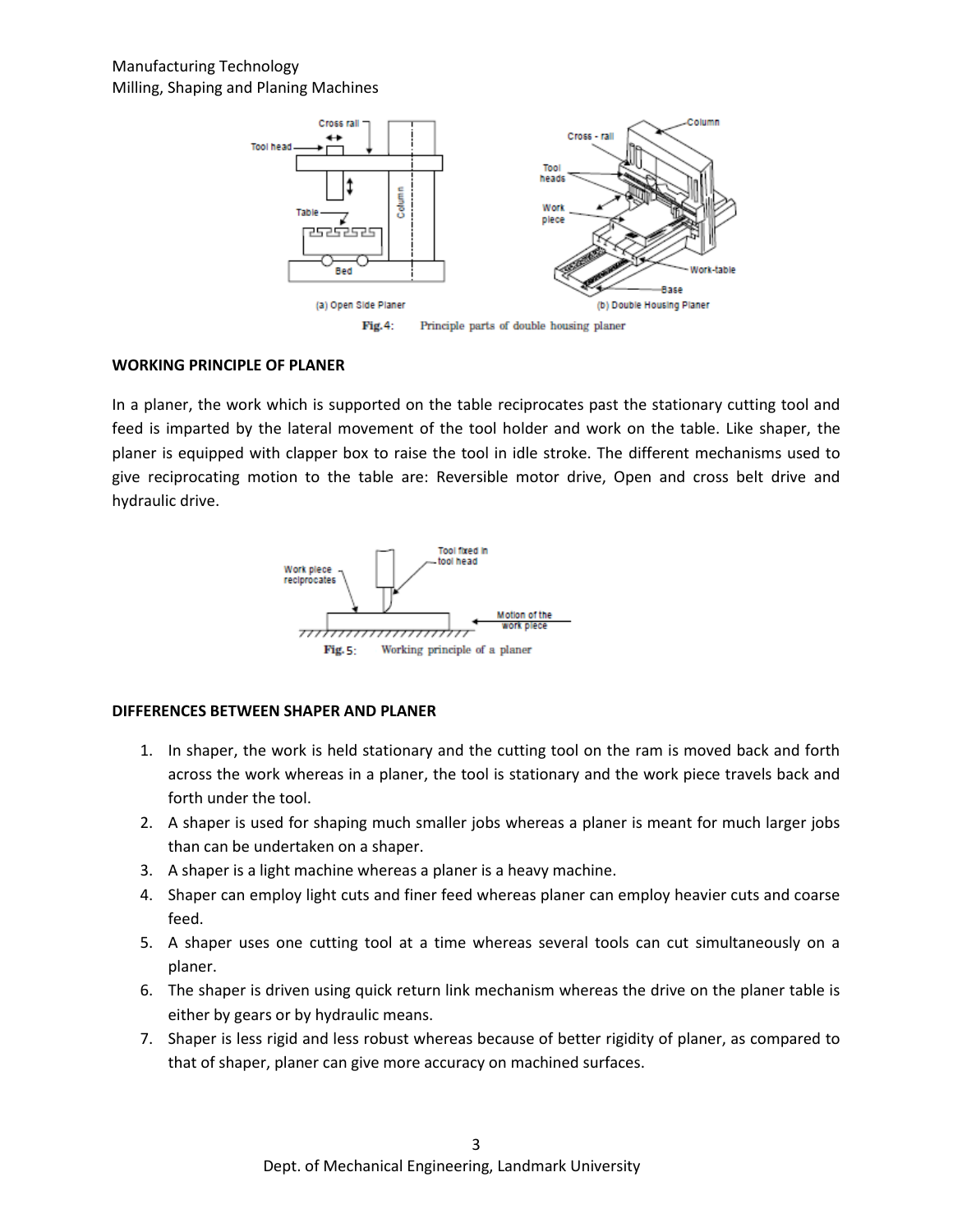# **SLOTTER**

The slotter or slotting machine is also a reciprocating type of machine tool similar to a shaper or a planer. It may be considered as a vertical shaper. The chief difference between a shaper and a slotter is the direction of the cutting action. The machine operates in a manner similar to the shaper, however, the tool moves vertically rather than in a horizontal direction. The job is held stationary. The slotter has a vertical ram and a hand or power operated rotary table.



# **OPERATIONS PERFORMED ON A SLOTTING MACHINE**

A slotter is a very economical tool when used for certain classes of work given.

- 1. It is used for machining vertical surfaces.
- 2. It is used for angular or inclined surfaces.
- 3. It is used to cut slots, splines, keyways for both internal and external jobs such as machining internal and external gears.
- 4. It is used for machining dies and punches.
- 5. It is used for shaping internal and external forms or profiles.
- 6. It is used for works as machining concave, circular, semi-circular and convex surfaces.
- 7. It is used for internal machining of blind holes.

Since a slotter works slowly, it has less use in mass production work. It can be substituted by the broaching machine.

# **MILLING**

A milling machine is a machine tool that removes metal as the work is fed against a rotating multi-point cutter. The milling cutter rotates at high speed and it removes metal at a very fast rate with the help of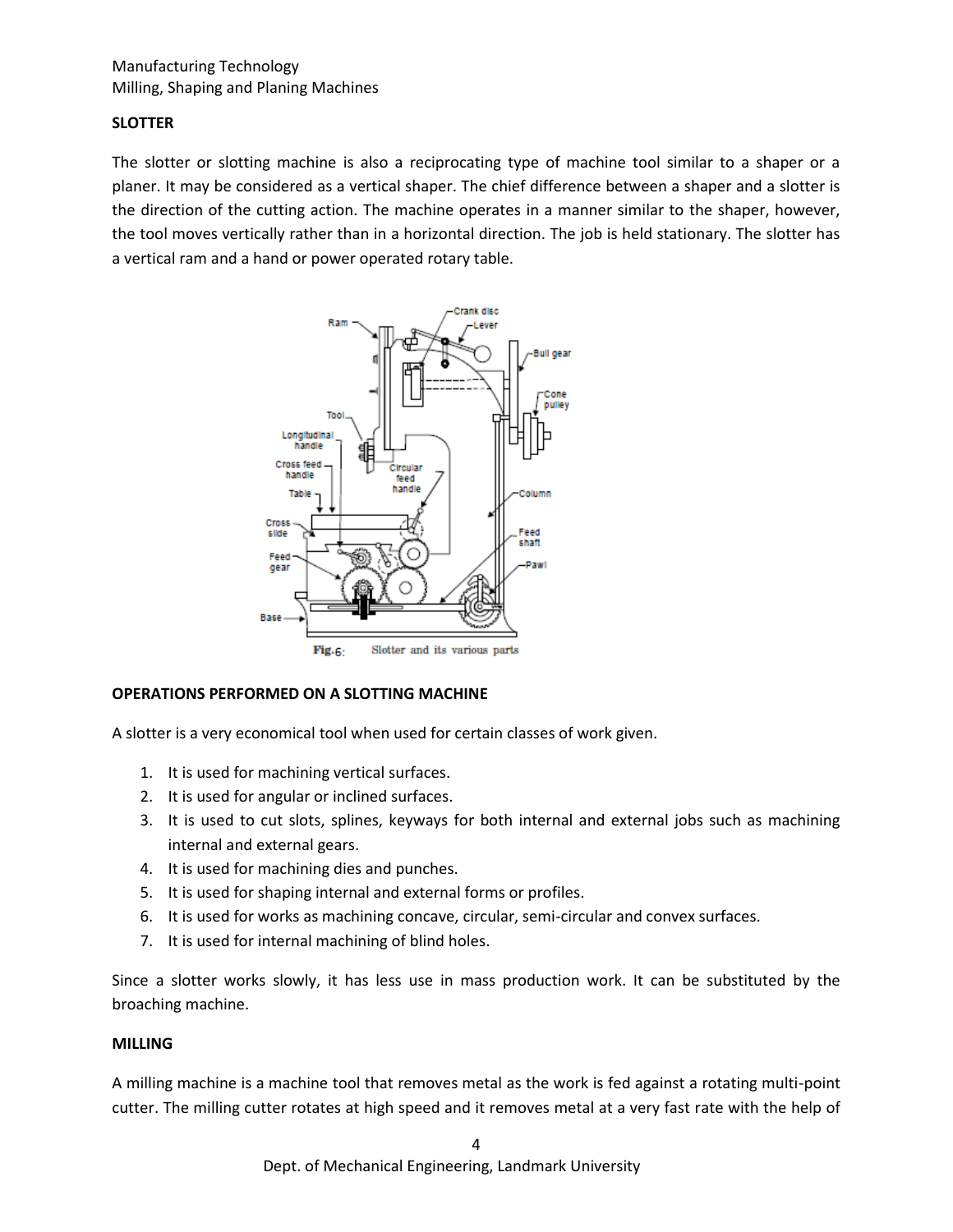multiple cutting edges. One or more numbers of cutters can be mounted simultaneously on the arbor of milling machine. This is the reason that a milling machine finds wide application in production work. Milling machine is used for machining flat surfaces, contoured surfaces, surfaces of revolution, external and internal threads and helical surfaces of various cross-sections. Due to higher production rate and accuracy, milling machine has even replaced shapers and slotters.



Fig.7: Job surfaces generated by milling machine

# **PRINCIPLE OF MILLING**

In milling machine, the metal is cut by means of a rotating cutter having multiple cutting edges. For cutting operation, the work piece is fed against the rotary cutter. As the work piece moves against the cutting edges of milling cutter, metal is removed in form of chips of trochoid shape. Machined surface is formed in one or more passes of the work. The work to be machined is held in a vice, rotary table, a three jaw chuck, an index head, between centres, in a special fixture or bolted to machine table. The rotational speed of the cutting tool and feed rate of the work piece depend upon the type of material being machined.

# **MILLING METHODS**

# **1. Up-Milling or Conventional Milling Procedure**

The metal is removed in form of small chips by a cutter rotating against the direction of travel of the work piece. In this type of milling, the chip thickness is minimum at the start of the cut and maximum at the end of the cut. As a result, the cutting force also varies from zero to the maximum value per tooth movement of the milling cutter. The major disadvantages of upmilling process have the tendency of cutting force to lift the work from the fixtures and poor surface finish obtained. But being a safer process, it is commonly used method of milling.



# **2. Down-Milling or Climb Milling**

The metal is removed by a cutter rotating in the same direction of feed of the work-piece. The effect of this is that the teeth cut downward instead of upwards. Chip thickness is maximum at the start of the cut and minimum in the end. In this method, it is claimed that there is less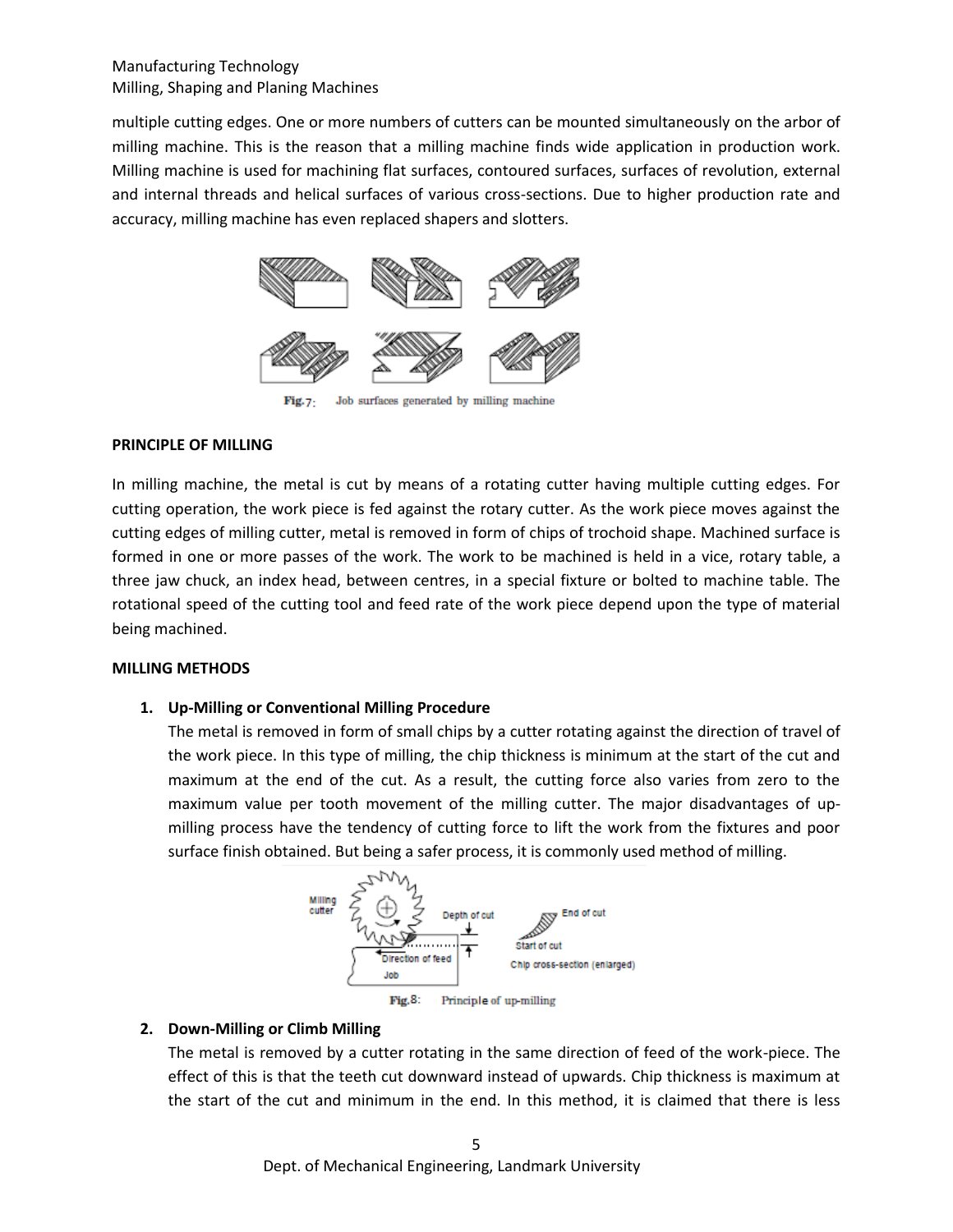friction involved and consequently less heat is generated on the contact surface of the cutter and work-piece. It is used to increase the number of pieces per sharpening and to produce a better finish. Also slightly lower power consumption is obtainable by climb milling, since there is no need to drive the table against the cutter.



# **TYPES OF MILLING CUTTERS**

The figures below show some types of milling cutters along with work-pieces. Milling cutters are made in various forms to perform certain classes of work, and they may be classified as:

- 1. Plain milling cutters
- 2. Side milling cutters
- 3. Face milling cutters
- 4. Angle milling cutters
- 5. End milling cutters
- 6. Fly cutter
- 7. T-slot milling cutter
- 8. Formed cutters
- 9. Metal slitting saw

Milling cutters may have teeth on the periphery or ends only, or on both the periphery and ends. Peripheral teeth may be straight or parallel to the cutter axis, or they may be helical, sometimes referred as spiral teeth.

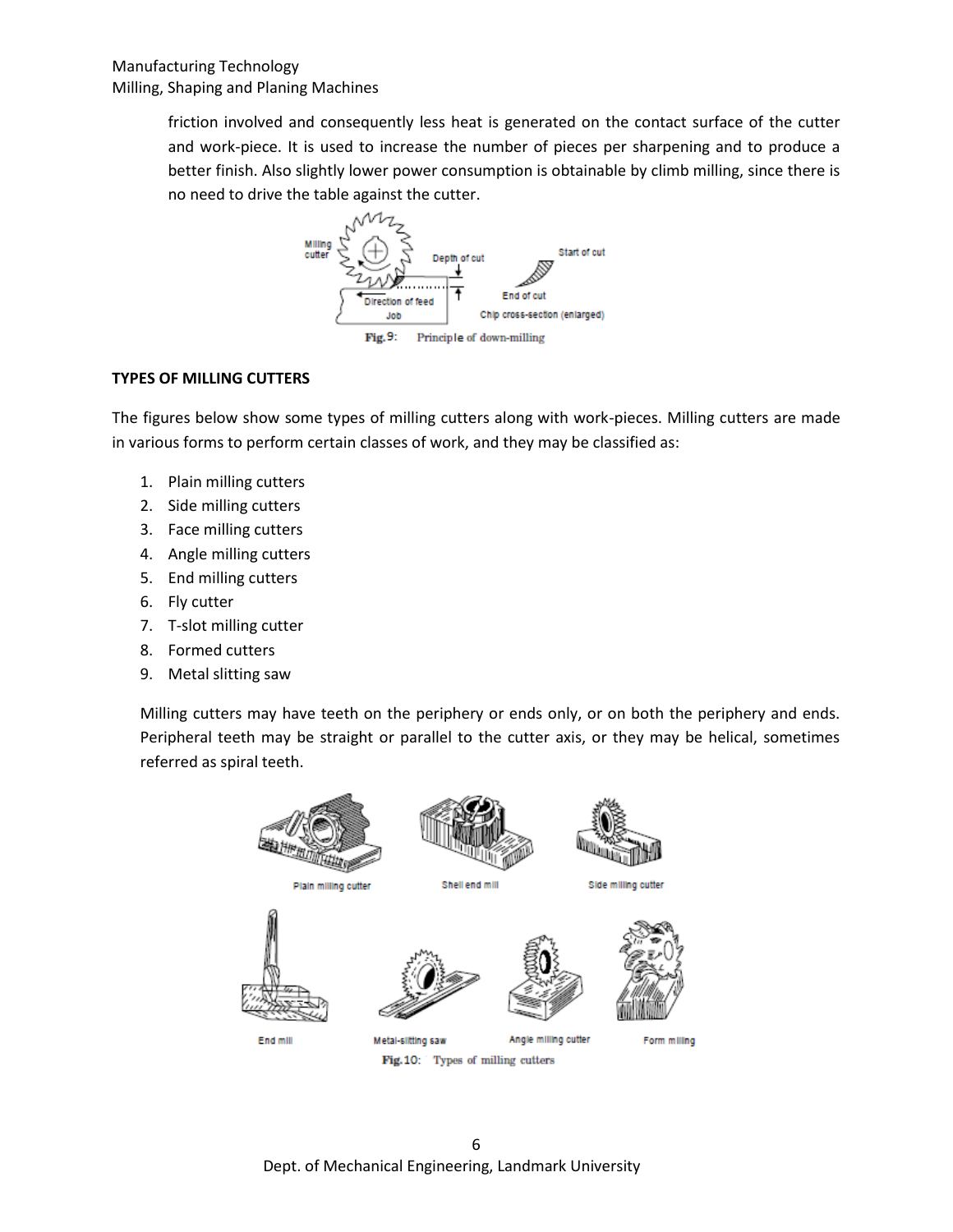#### **TYPES OF MILLING MACHINE**

Milling machine rotates the cutter mounted on the arbor of the machine and at the same time automatically feed the work in the required direction. The milling machine can be classified in several forms, but choice of any particular machine is determined primarily by the size of the workpiece to be undertaken and operations to be performed. Milling machines are made in variety of types and sizes. They are:

1. **Column and knee type milling machines** which include hand milling machine, horizontal milling machine, Universal milling machine and vertical milling machine. It is the most commonly used milling machine used for general shop work.



Fig. 11: Horizontal column and knee type milling machine



Fig.12: Vertical column and knee type milling machine

2. **Planer milling machine**: It is a heavy duty machine. It resembles a planer and like a planing machine it has a cross rail capable of being raised or lowered carrying the cutters, the heads, and the saddles, all supported by rigid uprights. The use of the machine is limited to production of work only and is considered ultimate in metal removing capacity.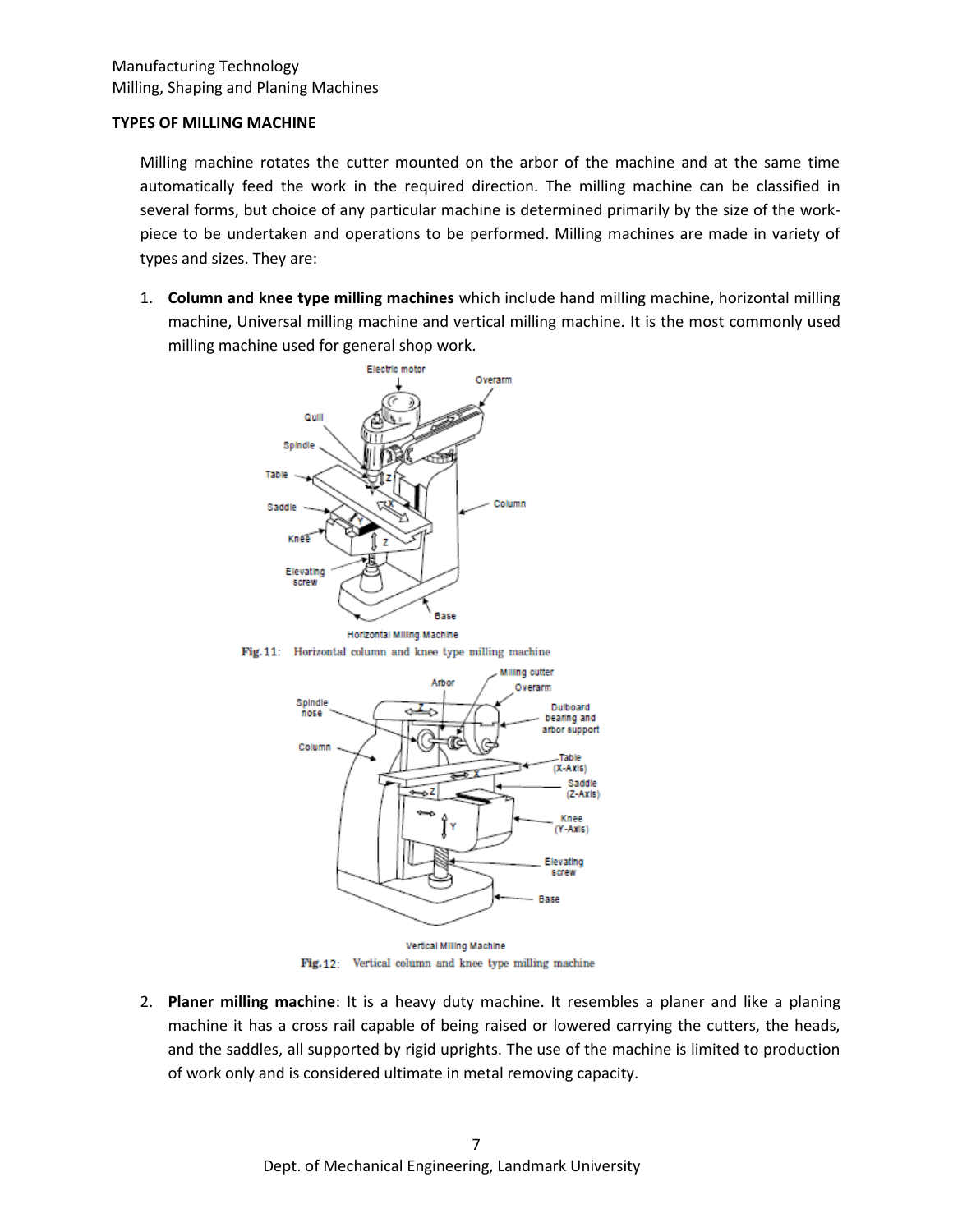- 3. **Fixed-bed type milling machine** which include Simplex milling machine, Duplex milling machine and Triplex milling machine
- **4. Machining centre machines**
- 5. **Special types of milling machines** such as Rotary table milling machine, Planetary milling machine, Profiling machine, Duplicating machine, Pantograph milling machine, Continuous milling machine, Drum milling machine and Profiling and tracer controlled milling machine. It is developed to suit special purposes.

# **DEPTH OF CUT**

The depth of cut in milling machine is defined as "the thickness of the material removed in one pass of the work under the cutter". Thus, it is the perpendicular distance measured between the original and final surface of the work-piece, and is expressed in mm.

# **INDEXING AND DIVIDING HEADS**

Indexing is the operation of dividing the periphery of a piece of work into any number of equal parts. In cutting spur gear equal spacing of teeth on the gear blank is performed by indexing. Indexing is accomplished by using a special attachment known as dividing head or index head. The dividing heads are of three types:

- i. Plain or simple dividing head
- ii. Universal dividing head
- iii. Optical dividing head



# **OPERATIONS PERFORMED ON MILLING MACHINE**

A milling cutter does not give a continuous cut, but begins with a sliding motion between the cutter and the work. Then follows a crushing movement, and then a cutting operation by which the chip is removed. The various operations that can be performed on a milling machine include:

- i. **Plain milling or slab milling**: It is a method of producing a plain, flat, horizontal surface parallel to the face of the axis of rotation of the cutter.
- ii. **Face milling**: It is a method of producing flat surface at right angles to the axis of the cutter.
- iii. **Side milling**: It is the operation of a flat vertical surface on the side of a work-piece by using a side milling cutter.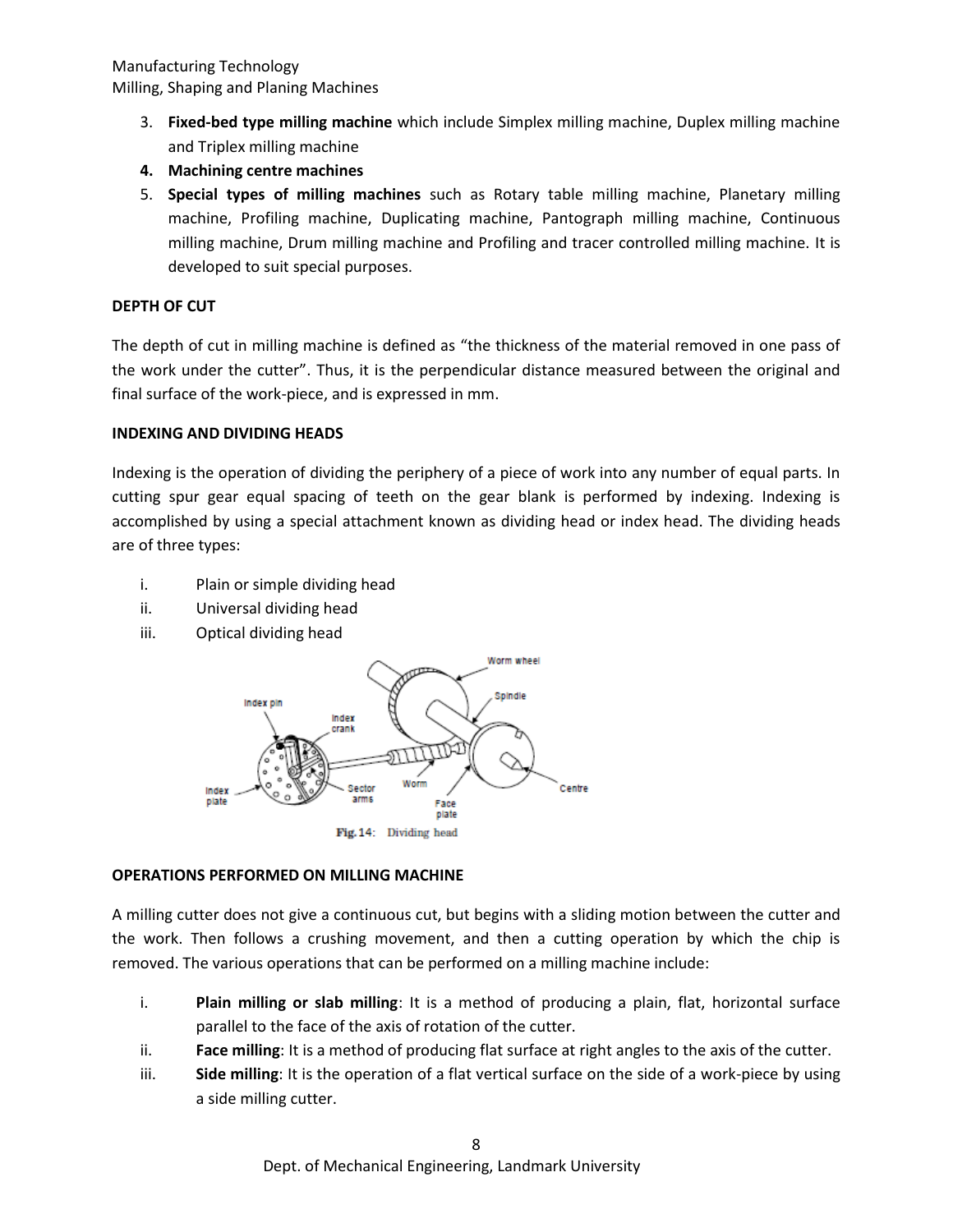- iv. **Angular milling**: It is a method of producing flat surface making an angle to the axis of the cutter.
- v. **Gang milling**: It is a method of milling by means of two or more cutters simultaneously having the same or different diameters mounted on the arbor of the milling machine.
- vi. **Form milling**: It is a method of producing a surface having an irregular outline.
- vii. **End milling**: It is a method of milling slots, flat surfaces and profiles by end mills.
- viii. **Profile milling**: it is the operation of reproduction of an outline of a template or complex shape of a master die on a work-piece.
- ix. **Saw milling**: It is a method of producing deep slots and cutting materials into the required length by slitting saws.
- **x. T-slots milling**
- **xi. Keyway milling**
- **xii. Gear cutting milling:** It is a method of producing gears.
- **xiii. Helical milling:** It is a method of producing helical.
- xiv. **Flute milling**: It is a method of grooving or cutting of flutes on drills, reamers, taps, etc.
- xv. **Straddle milling**: It is a method of milling two sides of a piece of work by employing two side-milling cutters at the same time.
- xvi. **Thread milling**: It is a method of milling threads on dies, screws, worms, etc. both internally and externally.